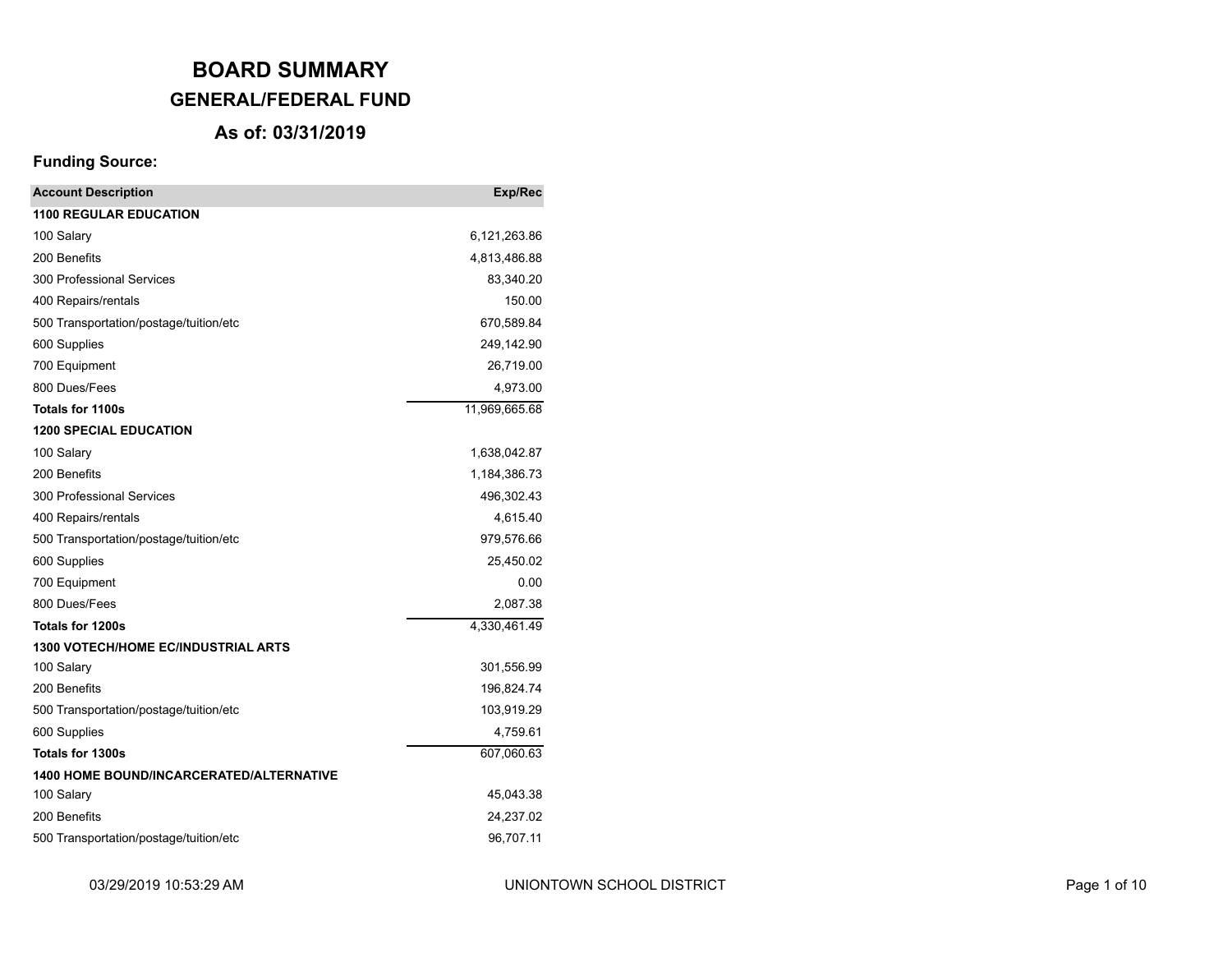### **As of: 03/31/2019**

| <b>Totals for 1400s</b>                | 165,987.51 |
|----------------------------------------|------------|
| <b>1500 NONPUBLIC SCHOOL PGM</b>       |            |
| 300 Professional Services              | 25,078.66  |
| Totals for 1500s                       | 25,078.66  |
| <b>1800 PREK</b>                       |            |
| 800 Dues/Fees                          | 88,991.98  |
| Totals for 1800s                       | 88,991.98  |
| <b>2100 GUIDANCE/PSYCHOLOGIST</b>      |            |
| 100 Salary                             | 463,085.76 |
| 200 Benefits                           | 340,611.92 |
| 300 Professional Services              | 3,800.00   |
| 400 Repairs/rentals                    | 4,125.55   |
| 500 Transportation/postage/tuition/etc | 655.52     |
| 600 Supplies                           | 898.01     |
| Totals for 2100s                       | 813,176.76 |
| 2200 LIBRARY/CURRICULUM/BOARD/TAX      |            |
| 100 Salary                             | 229,897.80 |
| 200 Benefits                           | 204,357.81 |
| 300 Professional Services              | 39,054.68  |
| 400 Repairs/rentals                    | 3,455.10   |
| 500 Transportation/postage/tuition/etc | 2,498.28   |
| 600 Supplies                           | 12,367.83  |
| Totals for 2200s                       | 491,631.50 |
| <b>2300 SUPERINTENDENT/PRINCIPALS</b>  |            |
| 100 Salary                             | 911,363.54 |
| 200 Benefits                           | 607,180.34 |
| 300 Professional Services              | 206,972.45 |
| 400 Repairs/rentals                    | 55,893.78  |
| 500 Transportation/postage/tuition/etc | 42,207.30  |
| 600 Supplies                           | 5,646.10   |
| 800 Dues/Fees                          | 3,349.00   |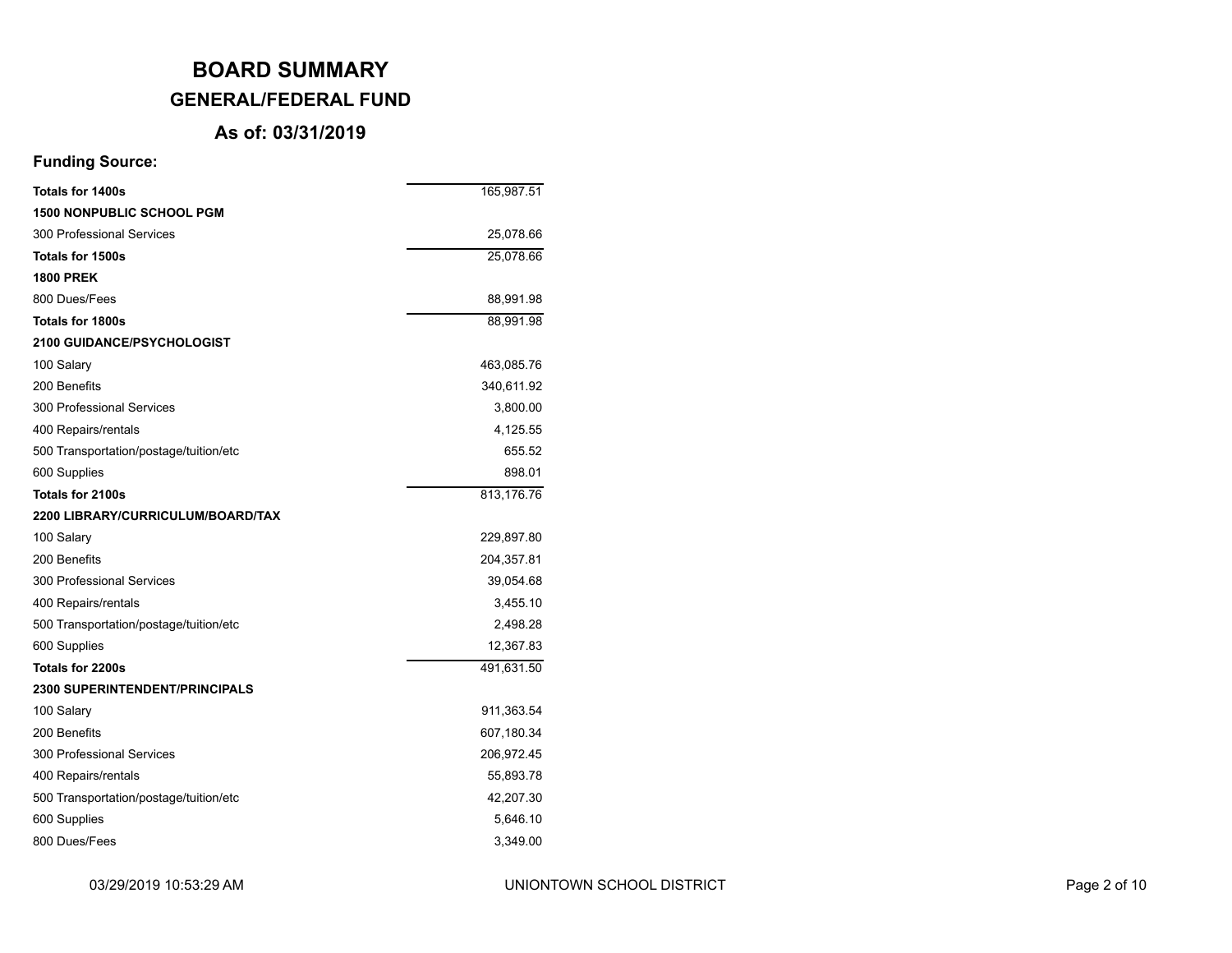### **As of: 03/31/2019**

| Totals for 2300s                       | 1,832,612.51 |
|----------------------------------------|--------------|
| <b>2400 NURSES/PHYSICIAN/DENTAL</b>    |              |
| 100 Salary                             | 162,097.45   |
| 200 Benefits                           | 149,108.35   |
| 300 Professional Services              | 127,776.79   |
| 400 Repairs/rentals                    | 712.00       |
| 500 Transportation/postage/tuition/etc | 37.30        |
| 600 Supplies                           | 9,187.06     |
| 700 Equipment                          | 0.00         |
| 800 Dues/Fees                          | 130.00       |
| Totals for 2400s                       | 449,048.95   |
| <b>2500 BUSINESS OFFICE</b>            |              |
| 100 Salary                             | 138,186.19   |
| 200 Benefits                           | 109,745.43   |
| 300 Professional Services              | 1,062.00     |
| 400 Repairs/rentals                    | 8,726.25     |
| 500 Transportation/postage/tuition/etc | 5,500.00     |
| 600 Supplies                           | 4,084.80     |
| 800 Dues/Fees                          | 2,631.43     |
| Totals for 2500s                       | 269,936.10   |
| 2600 BUILDINGS & GROUNDS/SECURITY      |              |
| 100 Salary                             | 1,428,196.08 |
| 200 Benefits                           | 1,090,530.30 |
| 300 Professional Services              | 2,714.37     |
| 400 Repairs/rentals                    | 569,728.09   |
| 500 Transportation/postage/tuition/etc | 154,211.04   |
| 600 Supplies                           | 285,080.29   |
| 700 Equipment                          | 12,561.10    |
| 800 Dues/Fees                          | 2,267.22     |
| Totals for 2600s                       | 3,545,288.49 |
| <b>2700 TRANSPORTATION</b>             |              |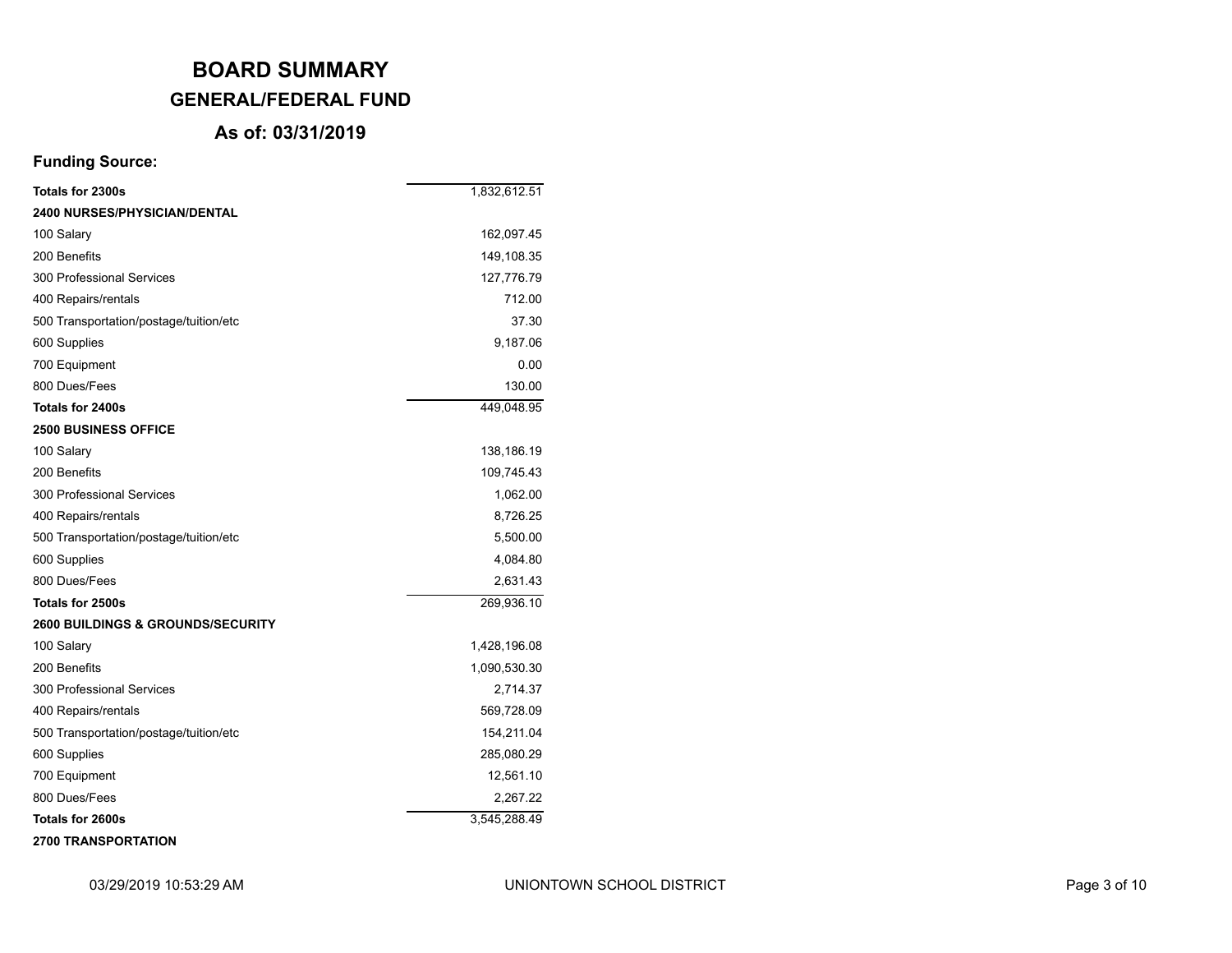## **As of: 03/31/2019**

| 100 Salary                             | 130,166.55   |
|----------------------------------------|--------------|
| 200 Benefits                           | 101,438.33   |
| 400 Repairs/rentals                    | 5,229.39     |
| 500 Transportation/postage/tuition/etc | 2,421,828.51 |
| 600 Supplies                           | 6,075.61     |
| 800 Dues/Fees                          | 169.00       |
| Totals for 2700s                       | 2,664,907.39 |
| <b>2800 TECHNOLOGY</b>                 |              |
| 100 Salary                             | 108,891.30   |
| 200 Benefits                           | 81,008.06    |
| 300 Professional Services              | 168,933.65   |
| 400 Repairs/rentals                    | 90,135.52    |
| 500 Transportation/postage/tuition/etc | 975.99       |
| 600 Supplies                           | 46,860.29    |
| 700 Equipment                          | 0.00         |
| 800 Dues/Fees                          | 50.00        |
| Totals for 2800s                       | 496,854.81   |
| <b>2900 INTERMEDIATE UNIT</b>          |              |
| 500 Transportation/postage/tuition/etc | 32,690.78    |
| Totals for 2900s                       | 32,690.78    |
| 3200 ATHLETICS                         |              |
| 100 Salary                             | 166,470.47   |
| 200 Benefits                           | 52,812.45    |
| 300 Professional Services              | 40,552.50    |
| 500 Transportation/postage/tuition/etc | 46,312.97    |
| 600 Supplies                           | 43,486.32    |
| 700 Equipment                          | 12,306.74    |
| 800 Dues/Fees                          | 16,874.82    |
| Totals for 3200s                       | 378,816.27   |
| <b>3300 COMMUNITY SERVICES</b>         |              |
| 100 Salary                             | 0.00         |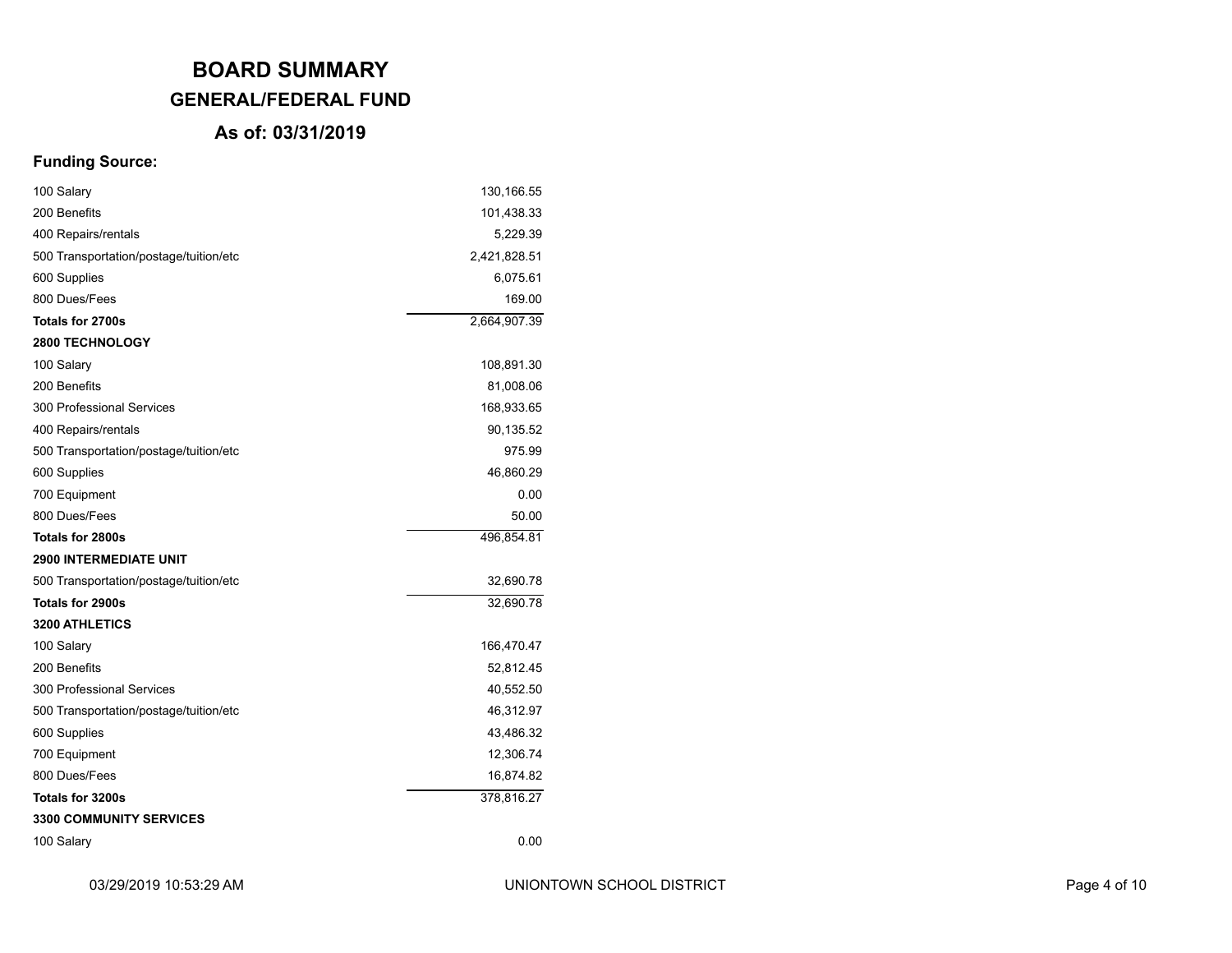### **As of: 03/31/2019**

| 600 Supplies                     | 13,442.60     |
|----------------------------------|---------------|
| Totals for 3300s                 | 13,442.60     |
| <b>4500 BUILDING ACQUISITION</b> |               |
| 700 Equipment                    | 11,990.22     |
| Totals for 4500s                 | 11,990.22     |
| 5100 DEBT SERVICE                |               |
| 800 Dues/Fees                    | 17.84         |
| Totals for 5100s                 | 17.84         |
| <b>5200 FUND TRANSFERS</b>       |               |
| 900 Debt payments                | 1,455,383.18  |
| Totals for 5200s                 | 1,455,383.18  |
| <b>Expenditure Totals</b>        | 29,643,043.35 |
| <b>Fund 10 Totals</b>            |               |